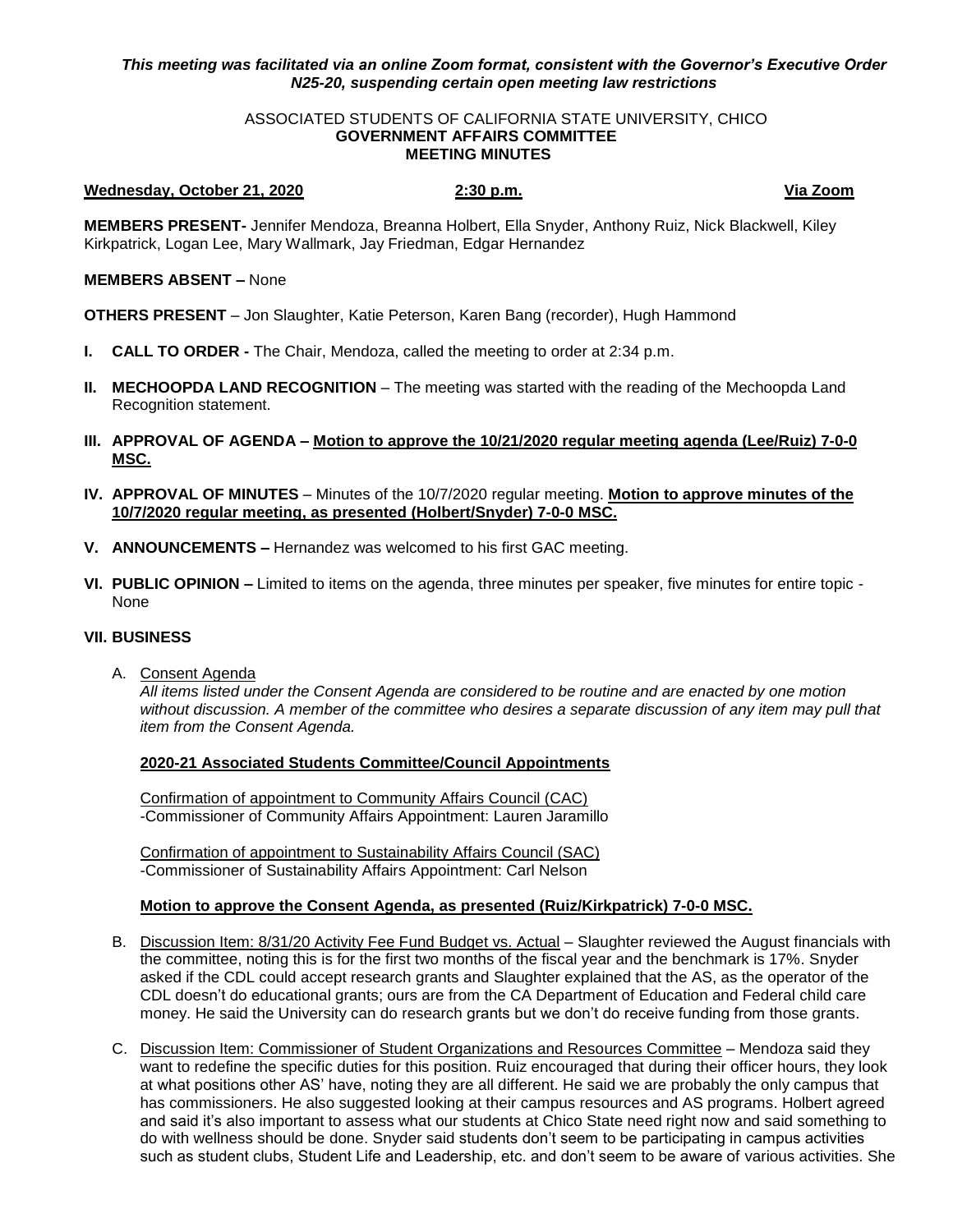#### Associated Students Government Affairs Committee Meeting Minutes

said student officers and staff have taken on trying to help with this issue of connecting and communicating with the students. She said this position should be focused on the idea of involvement and suggested that a subcommittee could be created, which could go into more detail regarding how this would look. Holbert said they need to differentiate what engagement looks like by asking the question of the whole campus. Mendoza said they have to look at what the AS can do as well, such as meeting students where they're at. She said there are a lot of students going through mental health issues right now, and we need to keep that in mind while redefining this position. She said the subcommittee could talk about specific challenges this position can address. Lee said Anna Paladin is very busy dealing with marketing and suggested the Commissioner of SOAR could be the middle bridge of looping in AS officers with resources as well as a liaison to students. Ruiz suggested reaching out to the CSU East Bay Director of Communication regarding their duties. He noted they also have a Director of Wellness, and he's been trying to find information regarding their duties. Slaughter said he could reach out to the Executive Director for some direction on where this information can be found. Discussion was held regarding who is to be on the subcommittee, the timeline for finalizing the revisions to this position, as well as how to share the information with each other. Hernandez said his major focus is engagement and wellness, and would incorporate these into this position. He said the subcommittee should meet at least once a week to accomplish the task in a timely manner. Ruiz suggested getting opinions from student organizations for this as well.

- D. Discussion Item: Government Affairs Town Hall Holbert said she has been working with Mendoza, Peterson and other staff to come together and talk about five key issues that students really care about right now. The five issues they've collected are equity, fiscal (fees), basic needs, mental health, freedom of speech and advocacy. She said each topic would be presented by folks who play a large role in those themes regarding what both Chico State and the AS are doing on them. Students would also have an opportunity to ask questions. She said she has been emailing staff as well as Cabinet members to see if they would like to be a part of the discussion. Holbert said they are planning to hold this Town Hall after the Thanksgiving break, possibly December 3. She said she plans on having an AS officer help moderate each section of Town Hall; the agenda to be determined. Holbert said she and Mendoza have discussed having five different presentations, which would include time for students to ask questions. Mendoza said students could join sections that they're interested in and that they are trying to make it very structured in order to communicate effectively regarding student concerns. Snyder said SAS is doing a similar forum on November 12.
- E. Discussion Item: California State University, Los Angeles Resolution on Counseling and Psychological Services (CAPS) Transparency and Mental Health Service Standards – Mendoza said as discussed at the previous GAC meeting, the ASI of CSU, LA is trying to address mental health services. She said she sees the potential for this to be discussed at various areas of this campus. Kirkpatrick asked if our AS would be coming out with a statement regarding how we feel about mental health initiatives or actually doing something for students. Mendoza said they'd like to have a tangible plan when they come out with the statement because it would reiterate statements that Government Affairs has recently made. Holbert suggested talking with Kaylee Biedermann as she is working with Jamie Clyde to open a Wellness Center inside the BMU. Discussion was held regarding how to move forward with increasing mental health services on campus. Ruiz suggested evaluating if there is an issue with the availability of mental health counselors for students. Snyder said each CSU in unison could create a statement like this and suggested Holbert and Ruiz discuss this at CSSA and perhaps a resolution could be prepared there to send to the Governor. Holbert said she spoke with Sandy Parsons about counselors on campus and was told CSU Chico is doing well based on quotas, and also offers 24/7 counseling services. In addition, they are also offering numerous programs regarding the upcoming elections. She said the AS could help more with mental health issues. Wallmark said she likes the idea of checking in to see where we're at and noted the Counseling Center currently has open appointments. She said that campus lacks services regarding wellness, noting students may not need counseling, but need some type of help. Ruiz suggested reviewing CSSA's website regarding a basic needs project that they did in 2018- 19. Kirkpatrick suggested doing a social media campaign so that students could say how they're doing and what they'd like to see, and go from there. Mendoza said it's important to analyze where students are at right now. She said she would reach out to Biedermann regarding the Wellness Center and also would reach out to those services on campus that provide for mental health and ask if students have been engaging with them, if the hotline is being used, etc. Peterson suggested contacting Juanita Mottley, as she is responsible for wellness on campus. She also noted the MacMillan Matrix could be a valuable tool to use as it's designed to help programs assess what we and others do, how to best partner, and identify where there is a gap in needs. Peterson said she could also share results from a number of assessments that went out to students last spring from the campus and the AS. Mendoza said by next Thursday, she would create a subfolder which would hold mental health resources.
- F. Discussion Item: Brainstorm Regarding Communicating Student Needs with the University Police Department on Behalf of the Commissioner of Community Affairs – Kirkpatrick said she would be meeting with Chief Dillon